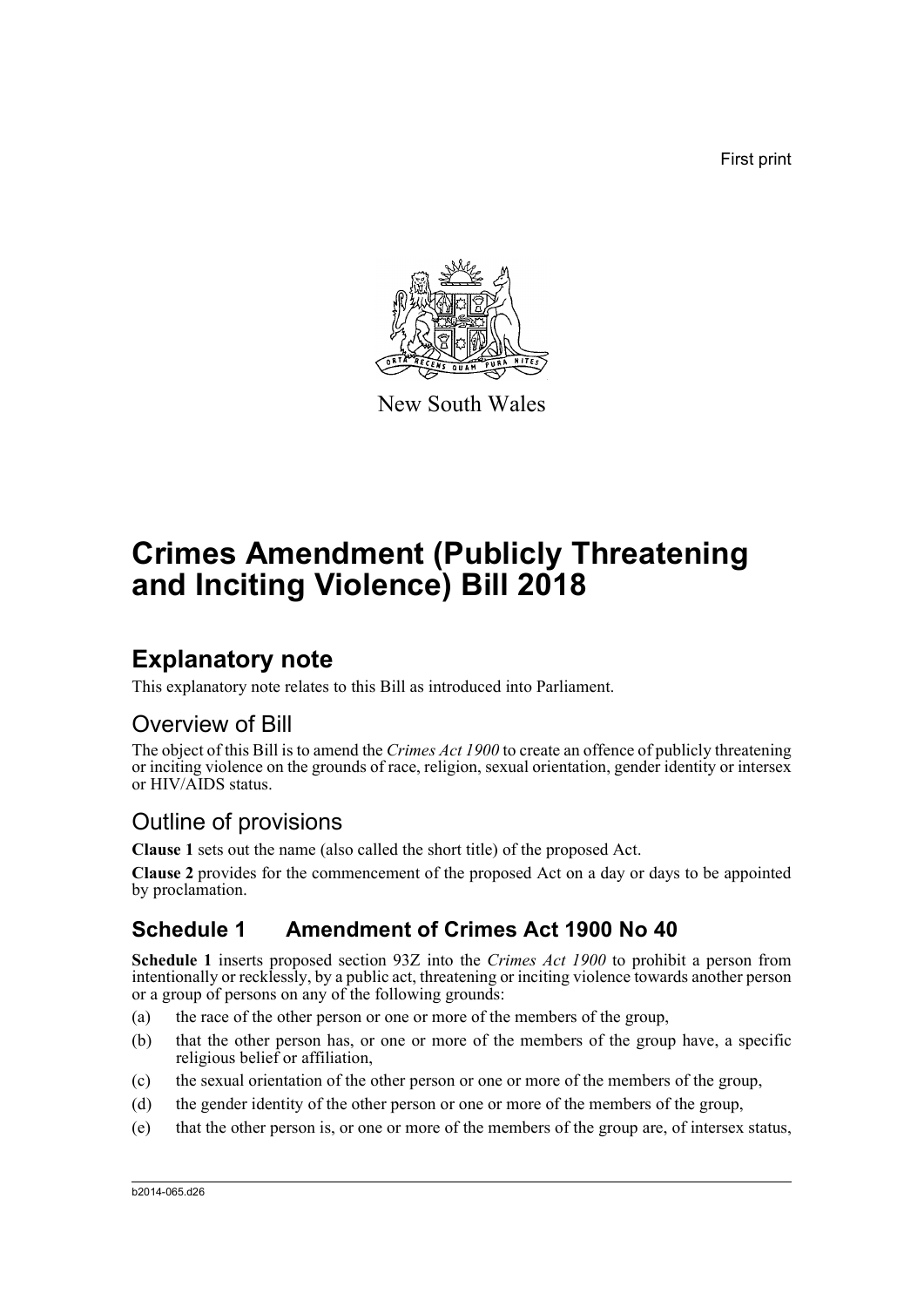(f) that the other person has, or one or more of the members of the group have, HIV or AIDS.

Contravention of the prohibition is to be an indictable offence carrying a maximum penalty of:

- (a) in the case of an individual—100 penalty units (\$11,000) or imprisonment for 3 years (or both), or
- (b) in the case of a corporation—500 penalty units (\$55,000).

The amendment makes it clear that, in determining whether an alleged offender has committed the proposed offence, it is irrelevant whether the alleged offender's assumptions or beliefs about an attribute of another person or a member of a group of persons were correct or incorrect at the time that the offence is alleged to have been committed.

The amendment also provides that in determining whether an alleged offender has committed the proposed offence of intentionally or recklessly inciting violence, it is irrelevant whether or not, in response to the alleged offender's public act, any person formed a state of mind or carried out any act of violence.

A prosecution for an offence against the proposed section is not to be commenced without the approval of the Director of Public Prosecutions.

For the purposes of the proposed offence, a *public act* includes:

- (a) any form of communication (including speaking, writing, displaying notices, playing of recorded material, broadcasting and communicating through social media and other electronic methods) to the public, and
- (b) any conduct (including actions and gestures and the wearing or display of clothing, signs, flags, emblems and insignia) observable by the public, and
- (c) the distribution or dissemination of any matter to the public.

Such an act may be a public act even if it occurs on private land.

#### **Schedule 2 Amendment of Anti-Discrimination Act 1977 No 48**

**Schedule 2** removes certain offences from the *Anti-Discrimination Act 1977* and makes consequential amendments. The offences removed from that Act are as follows:

- (a) the offence of serious racial vilification (section 20D),
- (b) the offence of serious transgender vilification (section 38T),
- (c) the offence of serious homosexual vilification (section 49ZTA),
- (d) the offence of serious HIV/AIDS vilification (section 49ZXC).

#### **Schedule 3 Amendment of Criminal Procedure Act 1986 No 209**

**Schedule 3** makes a consequential amendment to the *Criminal Procedure Act 1986* to provide that the proposed new indictable offence of publicly threatening or inciting violence on the grounds of race, religion, sexual orientation, gender identity or intersex or HIV/AIDS status is to be dealt with summarily unless the prosecutor or person charged elects otherwise.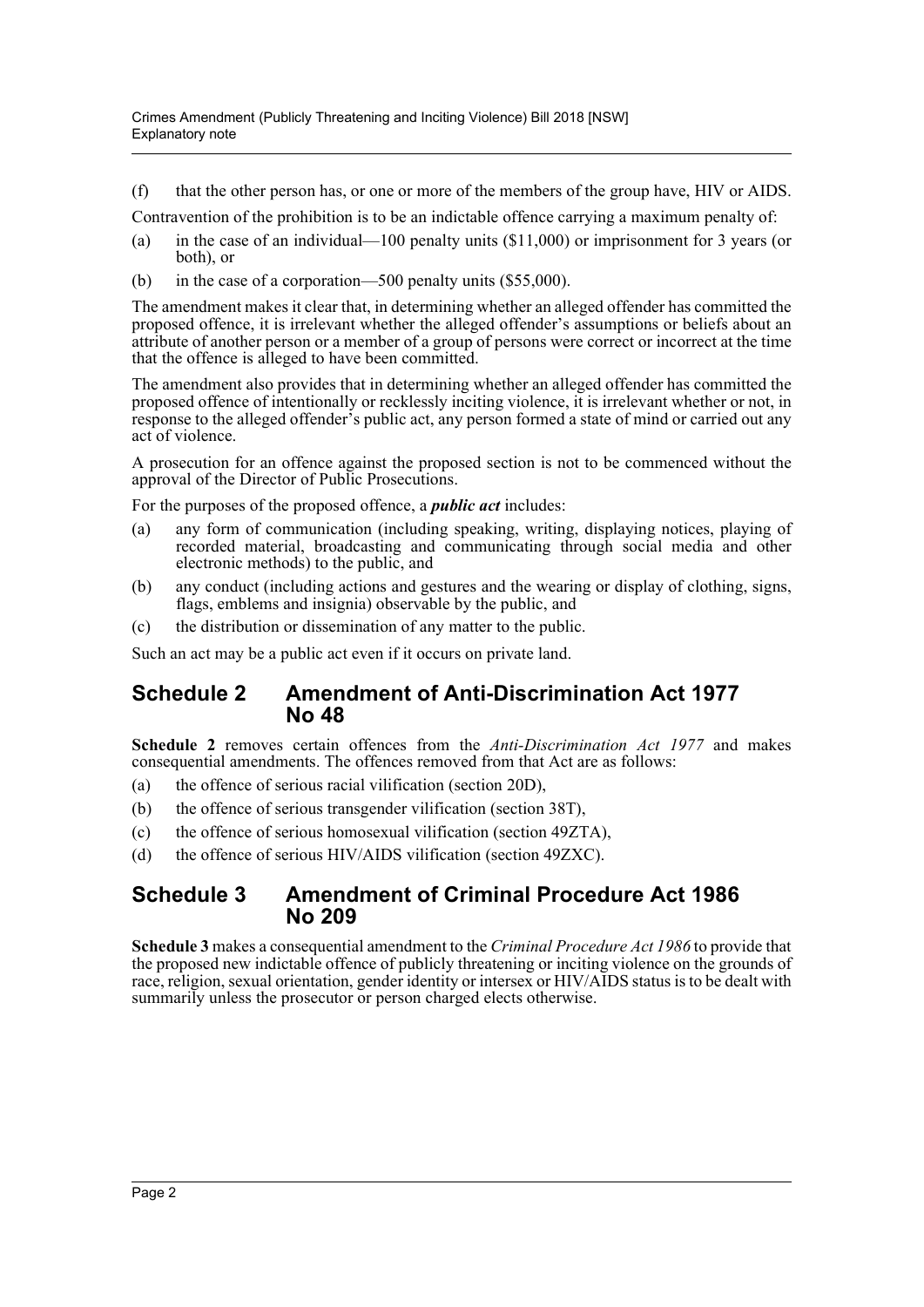First print



New South Wales

# **Crimes Amendment (Publicly Threatening and Inciting Violence) Bill 2018**

## **Contents**

|            |                                                        | Page           |
|------------|--------------------------------------------------------|----------------|
|            |                                                        |                |
|            | Name of Act                                            | $\overline{2}$ |
|            | Commencement                                           | 2              |
| Schedule 1 | <b>Amendment of Crimes Act 1900 No 40</b>              | 3              |
| Schedule 2 | <b>Amendment of Anti-Discrimination Act 1977 No 48</b> | 5              |
| Schedule 3 | <b>Amendment of Criminal Procedure Act 1986 No 209</b> | 6              |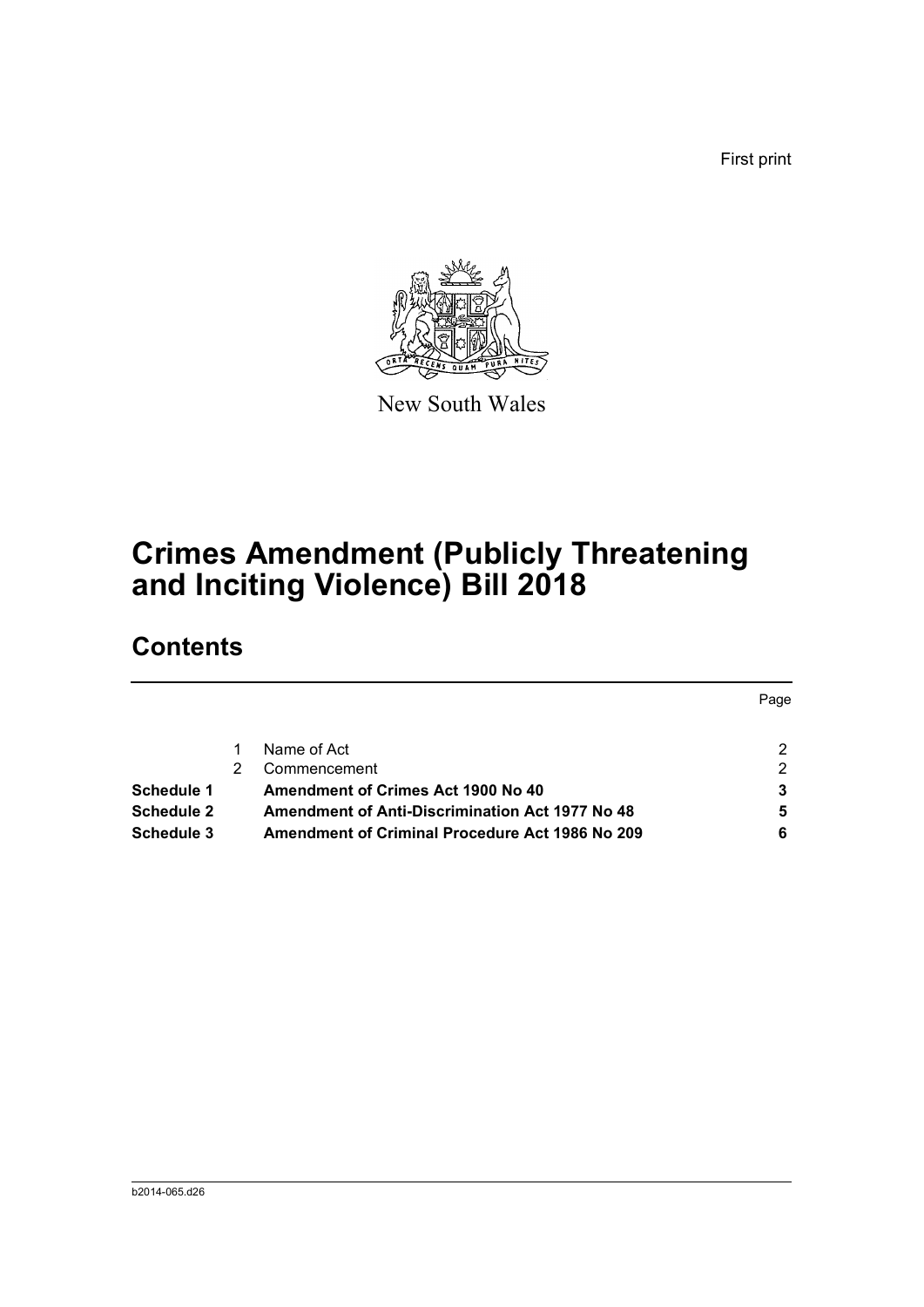

New South Wales

# **Crimes Amendment (Publicly Threatening and Inciting Violence) Bill 2018**

No , 2018

#### **A Bill for**

An Act to amend the *Crimes Act 1900* to create an offence of threatening or inciting violence on the grounds of race, religion, sexual orientation, gender identity or intersex or HIV/AIDS status; make consequential amendments to the *Anti-Discrimination Act 1977*; and for related purposes.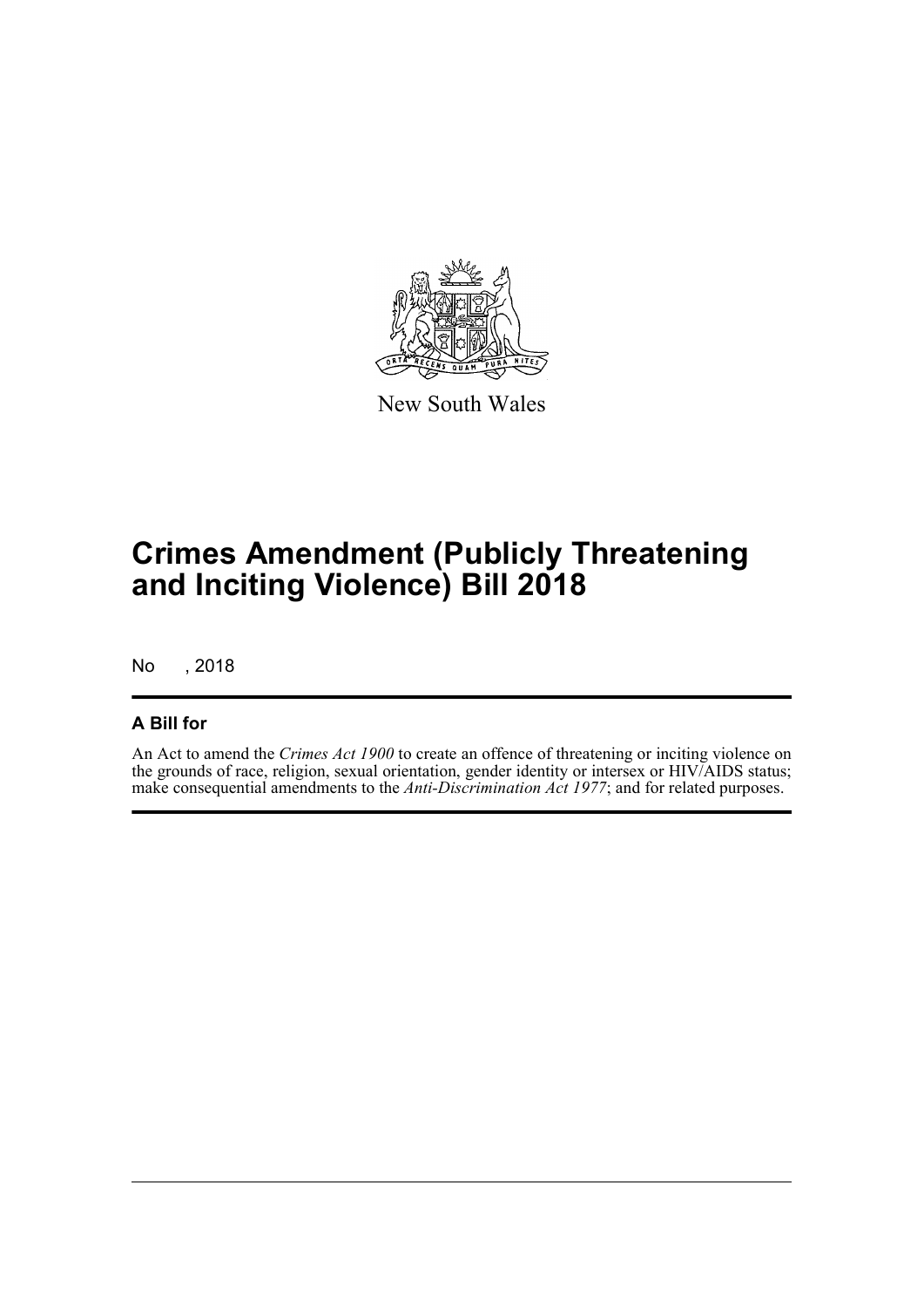<span id="page-4-1"></span><span id="page-4-0"></span>

| The Legislature of New South Wales enacts:                                                 |        |
|--------------------------------------------------------------------------------------------|--------|
| Name of Act                                                                                | 2      |
| This Act is the Crimes Amendment (Publicly Threatening and Inciting Violence)<br>Act 2018. | 3<br>4 |
| <b>Commencement</b>                                                                        | 5      |
| This Act commences on a day or days to be appointed by proclamation.                       | 6      |
|                                                                                            |        |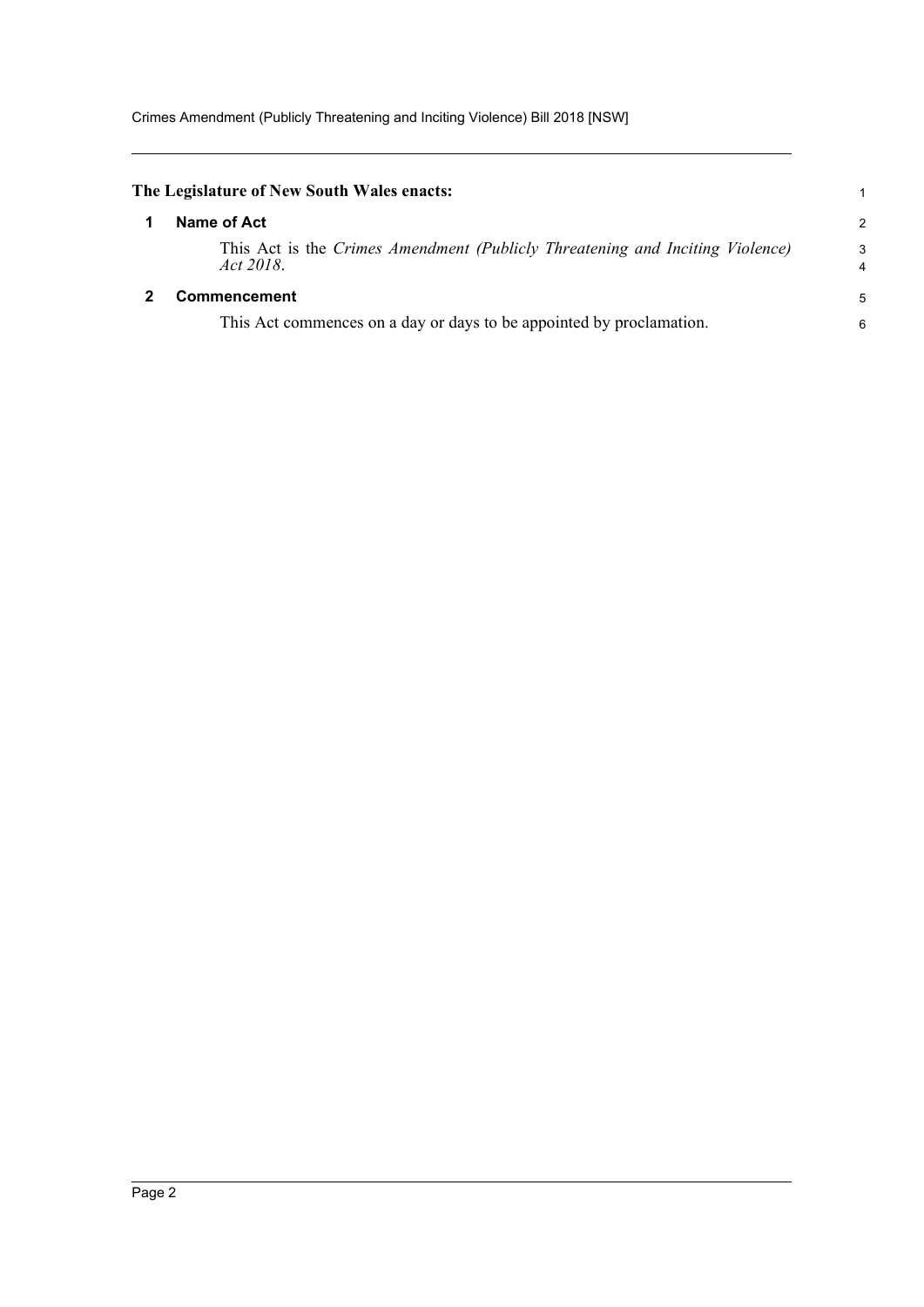<span id="page-5-0"></span>

| Schedule 1        |     | Amendment of Crimes Act 1900 No 40                                                                                                                                                                                                                                                                                                                                                  | 1                          |
|-------------------|-----|-------------------------------------------------------------------------------------------------------------------------------------------------------------------------------------------------------------------------------------------------------------------------------------------------------------------------------------------------------------------------------------|----------------------------|
|                   |     | Part 3A, Division 8                                                                                                                                                                                                                                                                                                                                                                 | $\overline{\mathbf{c}}$    |
|                   |     | Insert after Division 7:                                                                                                                                                                                                                                                                                                                                                            | 3                          |
| <b>Division 8</b> |     | Public threats or incitement of violence on grounds of<br>race, religion, sexual orientation, gender identity or<br>intersex or HIV/AIDS status                                                                                                                                                                                                                                     | 4<br>5<br>6                |
| 93Z               |     | Offence of publicly threatening or inciting violence on grounds of race,<br>religion, sexual orientation, gender identity or intersex or HIV/AIDS status                                                                                                                                                                                                                            | 7<br>8                     |
|                   | (1) | A person who, by a public act, intentionally or recklessly threatens or incites<br>violence towards another person or a group of persons on any of the following<br>grounds is guilty of an offence:                                                                                                                                                                                | 9<br>10<br>11              |
|                   |     | the race of the other person or one or more of the members of the group,<br>(a)                                                                                                                                                                                                                                                                                                     | 12                         |
|                   |     | that the other person has, or one or more of the members of the group<br>(b)<br>have, a specific religious belief or affiliation,                                                                                                                                                                                                                                                   | 13<br>14                   |
|                   |     | the sexual orientation of the other person or one or more of the members<br>(c)<br>of the group,                                                                                                                                                                                                                                                                                    | 15<br>16                   |
|                   |     | the gender identity of the other person or one or more of the members<br>(d)<br>of the group,                                                                                                                                                                                                                                                                                       | 17<br>18                   |
|                   |     | that the other person is, or one or more of the members of the group are,<br>(e)<br>of intersex status,                                                                                                                                                                                                                                                                             | 19<br>20                   |
|                   |     | that the other person has, or one or more of the members of the group<br>(f)<br>have, HIV or AIDS.                                                                                                                                                                                                                                                                                  | 21<br>22                   |
|                   |     | Maximum penalty:                                                                                                                                                                                                                                                                                                                                                                    | 23                         |
|                   |     | in the case of an individual—100 penalty units or imprisonment for<br>(a)<br>3 years (or both), or                                                                                                                                                                                                                                                                                  | 24<br>25                   |
|                   |     | in the case of a corporation—500 penalty units.<br>(b)                                                                                                                                                                                                                                                                                                                              | 26                         |
|                   | (2) | In determining whether an alleged offender has committed an offence against<br>this section, it is irrelevant whether the alleged offender's assumptions or<br>beliefs about an attribute of another person or a member of a group of persons<br>referred to in subsection (1) (a)–(f) were correct or incorrect at the time that<br>the offence is alleged to have been committed. | 27<br>28<br>29<br>30<br>31 |
|                   |     | (3) In determining whether an alleged offender has committed an offence against<br>this section of intentionally or recklessly inciting violence, it is irrelevant<br>whether or not, in response to the alleged offender's public act, any person<br>formed a state of mind or carried out any act of violence.                                                                    | 32<br>33<br>34<br>35       |
|                   | (4) | A prosecution for an offence against this section is not to be commenced<br>without the approval of the Director of Public Prosecutions.                                                                                                                                                                                                                                            | 36<br>37                   |
|                   | (5) | In this section:                                                                                                                                                                                                                                                                                                                                                                    | 38                         |
|                   |     | <i>gender identity</i> means the gender related identity, appearance or mannerisms<br>or other gender related characteristics of a person (whether by way of medical<br>intervention or not), with or without regard to the person's designated sex at<br>birth.                                                                                                                    | 39<br>40<br>41<br>42       |
|                   |     | <i>intersex status</i> means the status of having physical, hormonal or genetic<br>features that are:                                                                                                                                                                                                                                                                               | 43<br>44                   |
|                   |     | neither wholly female nor wholly male, or<br>(a)                                                                                                                                                                                                                                                                                                                                    | 45                         |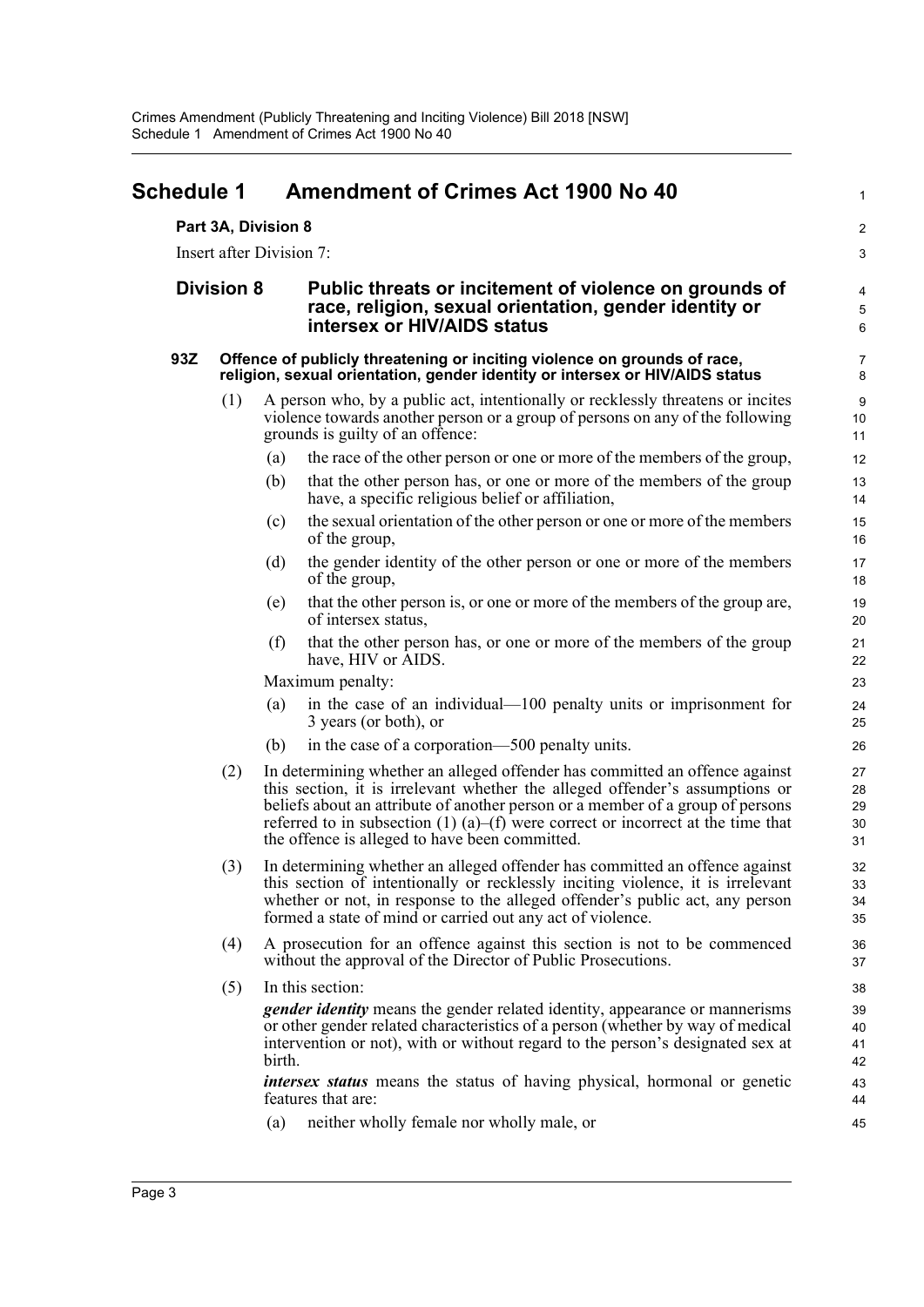| neither female nor male.<br>(c)<br><i>public act</i> includes:<br>any form of communication (including speaking, writing, displaying<br>(a)<br>notices, playing of recorded material, broadcasting and communicating<br>through social media and other electronic methods) to the public, and<br>any conduct (including actions and gestures and the wearing or display<br>(b)<br>of clothing, signs, flags, emblems and insignia) observable by the<br>public, and<br>the distribution or dissemination of any matter to the public.<br>(c)<br>For the avoidance of doubt, an act may be a public act even if it occurs on<br>private land.<br><i>race</i> includes colour, nationality, descent and ethnic, ethno-religious or<br>national origin.<br><i>religious belief or affiliation</i> means holding or not holding a religious belief<br>or view.<br>sexual orientation means a person's sexual orientation towards:<br>persons of the same sex, or<br>(a)<br>persons of a different sex, or<br>(b)<br>persons of the same sex and persons of a different sex.<br>(c)<br><i>violence</i> includes violent conduct and <i>violence towards a person or a group</i><br>of persons includes violence towards property of the person or a member of<br>the group, respectively. | (b) | a combination of female and male, or | 1                        |
|--------------------------------------------------------------------------------------------------------------------------------------------------------------------------------------------------------------------------------------------------------------------------------------------------------------------------------------------------------------------------------------------------------------------------------------------------------------------------------------------------------------------------------------------------------------------------------------------------------------------------------------------------------------------------------------------------------------------------------------------------------------------------------------------------------------------------------------------------------------------------------------------------------------------------------------------------------------------------------------------------------------------------------------------------------------------------------------------------------------------------------------------------------------------------------------------------------------------------------------------------------------------------------------|-----|--------------------------------------|--------------------------|
|                                                                                                                                                                                                                                                                                                                                                                                                                                                                                                                                                                                                                                                                                                                                                                                                                                                                                                                                                                                                                                                                                                                                                                                                                                                                                      |     |                                      | $\overline{2}$           |
|                                                                                                                                                                                                                                                                                                                                                                                                                                                                                                                                                                                                                                                                                                                                                                                                                                                                                                                                                                                                                                                                                                                                                                                                                                                                                      |     |                                      | 3                        |
|                                                                                                                                                                                                                                                                                                                                                                                                                                                                                                                                                                                                                                                                                                                                                                                                                                                                                                                                                                                                                                                                                                                                                                                                                                                                                      |     |                                      | $\overline{4}$<br>5<br>6 |
|                                                                                                                                                                                                                                                                                                                                                                                                                                                                                                                                                                                                                                                                                                                                                                                                                                                                                                                                                                                                                                                                                                                                                                                                                                                                                      |     |                                      | $\overline{7}$<br>8<br>9 |
|                                                                                                                                                                                                                                                                                                                                                                                                                                                                                                                                                                                                                                                                                                                                                                                                                                                                                                                                                                                                                                                                                                                                                                                                                                                                                      |     |                                      | 10                       |
|                                                                                                                                                                                                                                                                                                                                                                                                                                                                                                                                                                                                                                                                                                                                                                                                                                                                                                                                                                                                                                                                                                                                                                                                                                                                                      |     |                                      | 11<br>12                 |
|                                                                                                                                                                                                                                                                                                                                                                                                                                                                                                                                                                                                                                                                                                                                                                                                                                                                                                                                                                                                                                                                                                                                                                                                                                                                                      |     |                                      | 13<br>14                 |
|                                                                                                                                                                                                                                                                                                                                                                                                                                                                                                                                                                                                                                                                                                                                                                                                                                                                                                                                                                                                                                                                                                                                                                                                                                                                                      |     |                                      | 15<br>16                 |
|                                                                                                                                                                                                                                                                                                                                                                                                                                                                                                                                                                                                                                                                                                                                                                                                                                                                                                                                                                                                                                                                                                                                                                                                                                                                                      |     |                                      | 17                       |
|                                                                                                                                                                                                                                                                                                                                                                                                                                                                                                                                                                                                                                                                                                                                                                                                                                                                                                                                                                                                                                                                                                                                                                                                                                                                                      |     |                                      | 18                       |
|                                                                                                                                                                                                                                                                                                                                                                                                                                                                                                                                                                                                                                                                                                                                                                                                                                                                                                                                                                                                                                                                                                                                                                                                                                                                                      |     |                                      | 19                       |
|                                                                                                                                                                                                                                                                                                                                                                                                                                                                                                                                                                                                                                                                                                                                                                                                                                                                                                                                                                                                                                                                                                                                                                                                                                                                                      |     |                                      | 20                       |
|                                                                                                                                                                                                                                                                                                                                                                                                                                                                                                                                                                                                                                                                                                                                                                                                                                                                                                                                                                                                                                                                                                                                                                                                                                                                                      |     |                                      | 21<br>22<br>23           |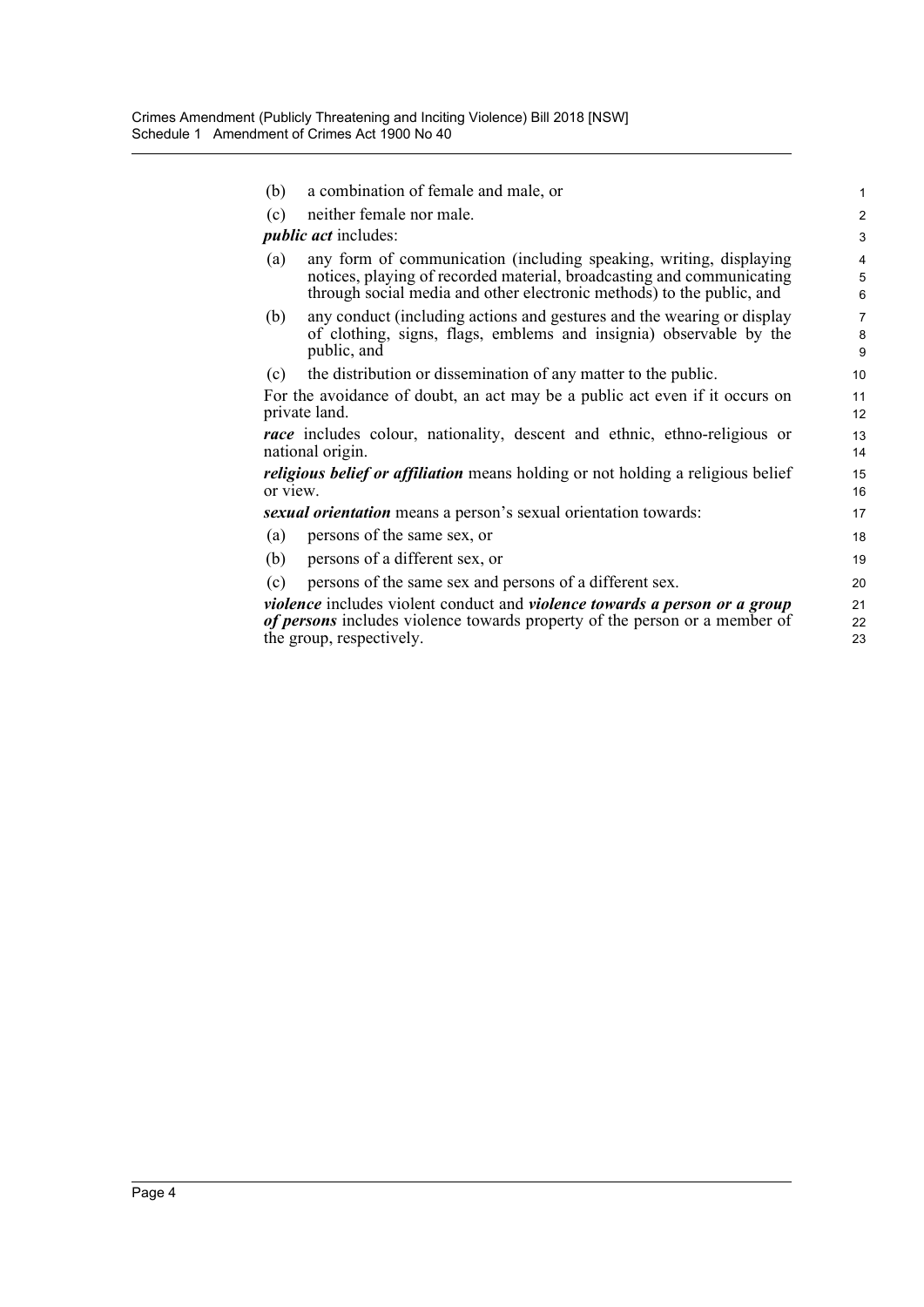<span id="page-7-0"></span>

|       | <b>Schedule 2</b>  | <b>Amendment of Anti-Discrimination Act 1977</b><br><b>No 48</b>                             | 1<br>$\overline{c}$ |
|-------|--------------------|----------------------------------------------------------------------------------------------|---------------------|
| [1]   |                    | Section 20D Offence of serious racial vilification                                           | 3                   |
|       | Omit the section.  |                                                                                              | 4                   |
| $[2]$ |                    | Section 38T Offence of serious transgender vilification                                      | 5                   |
|       | Omit the section.  |                                                                                              | 6                   |
| $[3]$ |                    | Section 49ZTA Offence of serious homosexual vilification                                     | 7                   |
|       | Omit the section.  |                                                                                              | 8                   |
| [4]   |                    | Section 49ZXC Offence of serious HIV/AIDS vilification                                       | 9                   |
|       | Omit the section.  |                                                                                              | 10                  |
| [5]   |                    | Section 89B Acceptance or declining of complaints by the President                           | 11                  |
|       |                    | Omit "(not including section 20D, 38T, 49ZTA or 49ZXC)" from section 89B (2) (c).            | 12                  |
| [6]   |                    | Section 90A Investigation of vilification complaints                                         | 13                  |
|       | section $90A(1)$ . | Omit ", or alleges an offence under section 20D, 38T, 49ZTA or 49ZXC" from                   | 14<br>15            |
| $[7]$ |                    | <b>Section 91 Prosecution for serious vilification</b>                                       | 16                  |
|       | Omit the section.  |                                                                                              | 17                  |
| [8]   |                    | Section 93A Referral of complaints to Tribunal at requirement of complainant                 | 18                  |
|       |                    | Omit ", 91 (4)" from section 93A (1).                                                        | 19                  |
| [9]   |                    | Section 96 Leave of Tribunal required for inquiry into certain matters                       | 20                  |
|       |                    | Omit ", but not including a complaint to which section 91 (2) applies," from section 96 (1). | 21                  |